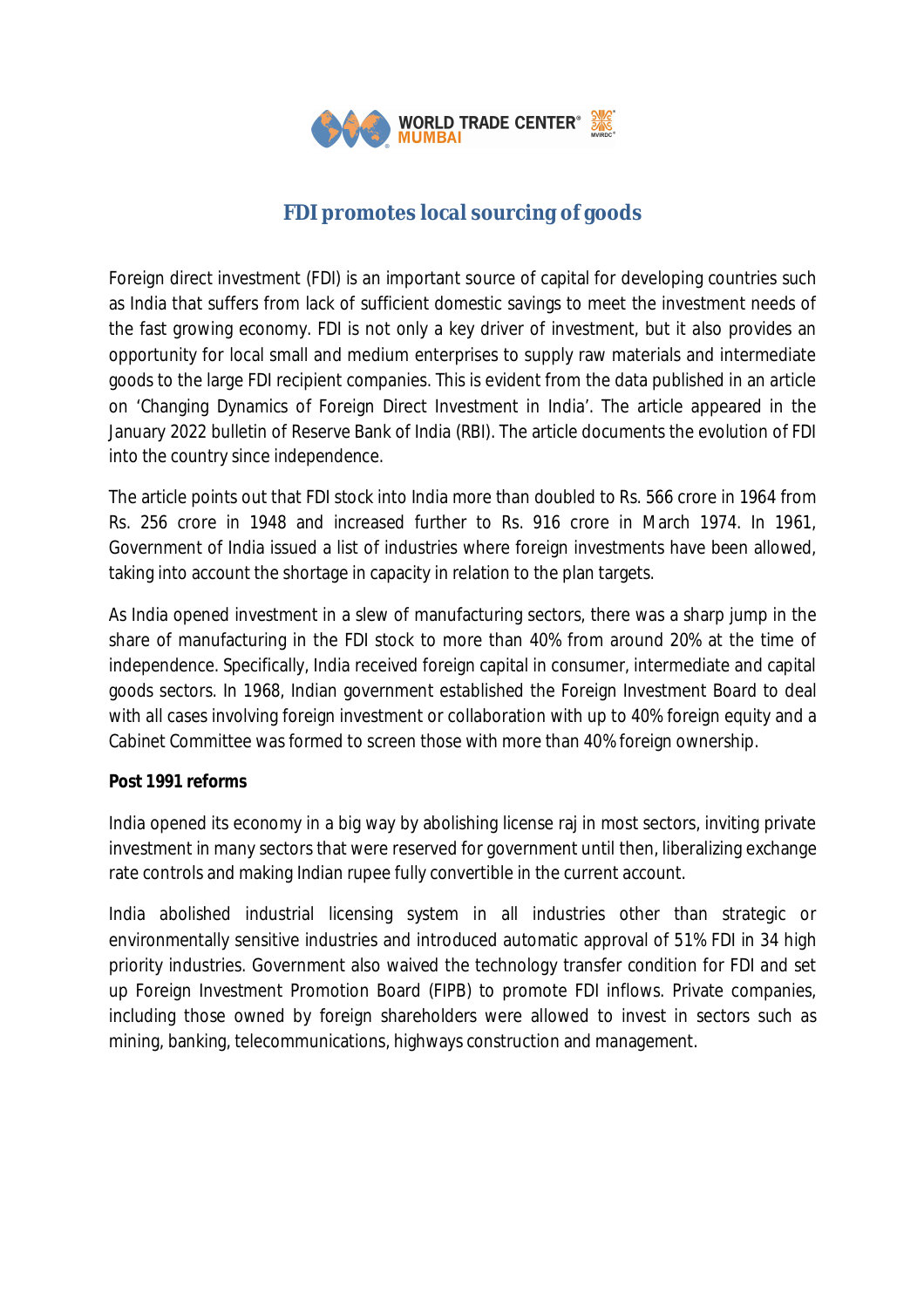

These reforms attracted foreign capital and FDI inflows to India grew from USD 2.0 billion in 1998-99 to more than USD 26.7 billion just before the global financial crisis in 2008. This crisis undermined economic growth momentum and also reduced inflow of FDI to India till 2013-14.

## **Further liberalization since 2015**

With an objective to promote Make in India, Government of India relaxed FDI regulations in 15 major sectors which include agriculture, civil aviation, construction, defence, manufacturing and mining in 2015.

During 2015-2019, more than 50% of FDI inflows went to three major sectors, viz., 'manufacturing sector', 'communication services' and 'financial services'.

### **FDI companies procure locally**

According to this article, around 75% of the FDI into India went to domestic subsidiaries of foreign companies. Indian market is the major source of revenue for these domestic subsidiaries of foreign companies. These domestic subsidiaries of global firms derived more 69% of their revenue from the Indian market, while earning the balance 31% revenue from exports.

More significantly, these local subsidiaries of global companies met 61% of their overall procurement from domestic market and depended on imports for the remaining 38.8% of the procurement. Their dependence on imports declined from 42.9% in 2012 to 38.8% by 2019. This shows that global firms operating in India are sourcing more and more raw materials and intermediate goods locally, instead of relying on imports.

#### **Notifications**

#### **PIB**

Digital platform of NSWS simplifies approval for investors

Press Information Bureau (pib.gov.in)

Minister aims USD 650 billion goods and services exports in FY22

Press Information Bureau (pib.gov.in)